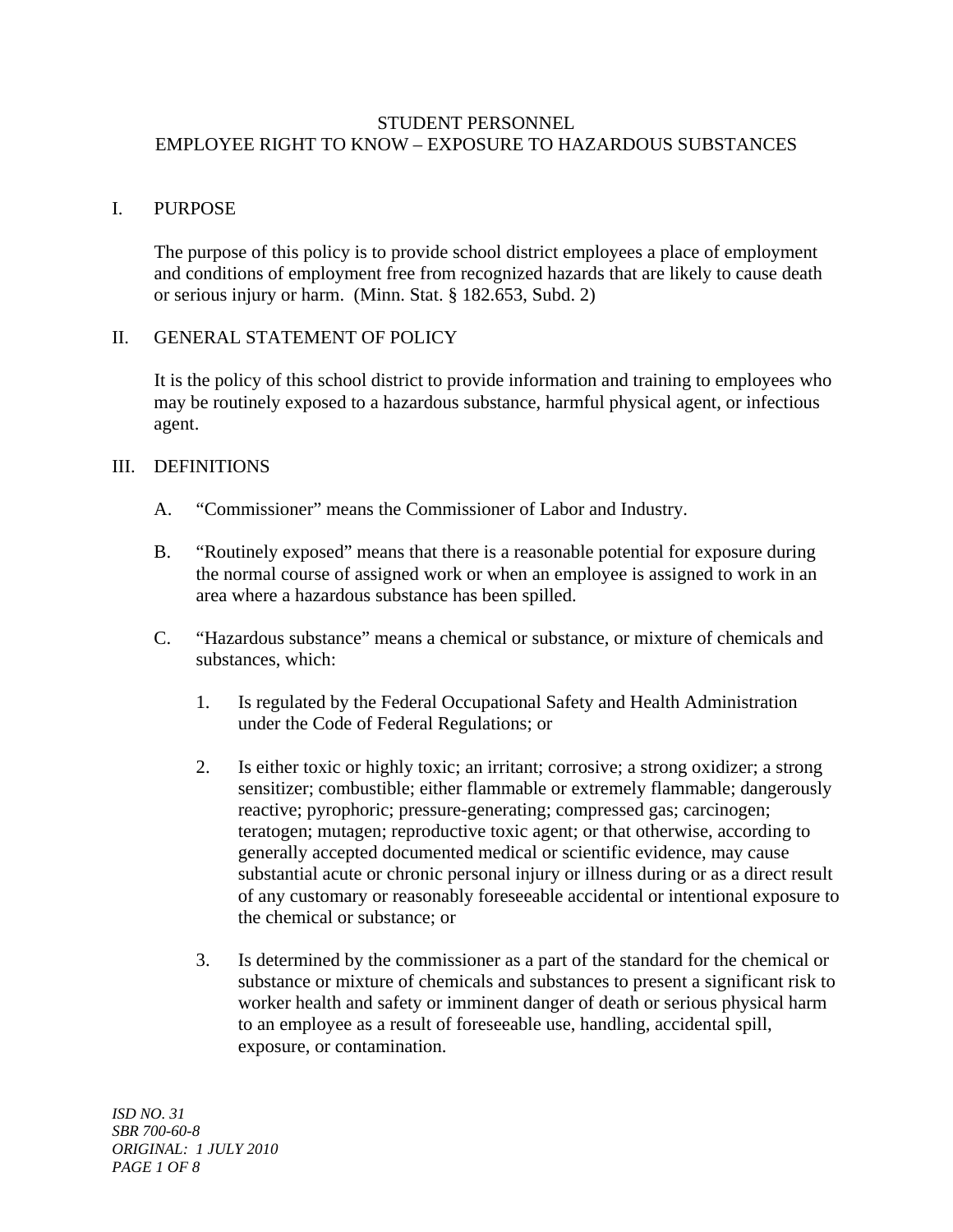- D. "Harmful physical agent" means a physical agent determined by the commissioner as a part of the standard for that agent to present a significant risk to worker health or safety or imminent danger of death or serious physical harm to an employee. This definition includes but is not limited to radiation, whether ionizing or nonionizing.
- E. "Infectious agent" means a communicable bacterium, rickettsia, parasites, virus, or fungus determined by the commissioner by rule, with approval of the commissioner of health, which according to documented medical or scientific evidence causes substantial acute or chronic illness or permanent disability as a foreseeable and direct result of any routine exposure to the infectious agent. Infectious agent does not include an agent in or on the body of a patient before diagnosis.
- F. "Blood borne pathogens" means pathogenic microorganisms that are present in human blood and can cause disease in humans. These pathogens include, but are not limited to, hepatitis B virus (HBV) and human immunodeficiency virus (HIV).

# IV. EXPOSURE CONTROL FOR HIV AND HEPATITIS B INFECTION

- A. Standard precautions (standard precautions operates under the concept that all blood and body fluids are treated as if known to be infectious for HIV, HBV and other blood borne pathogens). The term "body fluids" includes: blood, semen, drainage from scrapes and cuts, feces, urine, vomitus, respiratory secretions (nasal discharge) and saliva.
	- 1. Avoid contact with body fluids whenever possible. Direct skin contact with body fluids should be avoided by wearing disposable gloves. Gloves should be disposed in a plastic bag or lined trash can, secured and disposed daily.
	- 2. If direct skin contact occurs, wash all affected skin areas thoroughly with soap and warm water. When hand-washing facilities are not available, the employer will provide antiseptic towelettes. Clothing or other non-disposable items that may be soaked with body fluids should be rinsed and placed in plastic bags.
	- 3. Contaminated disposable items (i.e., tissues, paper towels, diapers) should be handled the same as disposable gloves.
	- 4. Spilled body fluids should be removed from the environment. Schools should use effective absorbent agents. Disposable gloves should be worn when using these agents. The dry material is applied to the area, left for a few minutes to absorb the fluid, and then vacuumed or swept up. The vacuum bag or sweepings should be disposed of in a plastic bag. Broom and dustpan should be rinsed in a disinfectant.
	- 5. Disinfectant registered by the EPA should be used.
	- 6. Care of hard surfaces and equipment should occur by removing the soil and applying a disinfectant. Mops should be soaked in the disinfectant after use and rinsed thoroughly. Disposable cleaning equipment and water should be placed in a toilet or plastic bag. Non-disposable equipment should be thoroughly rinsed in the disinfectant.

*ISD NO. 31 SBR 700-60-8 ORIGINAL: 1 JULY 2010 PAGE 2 OF 8*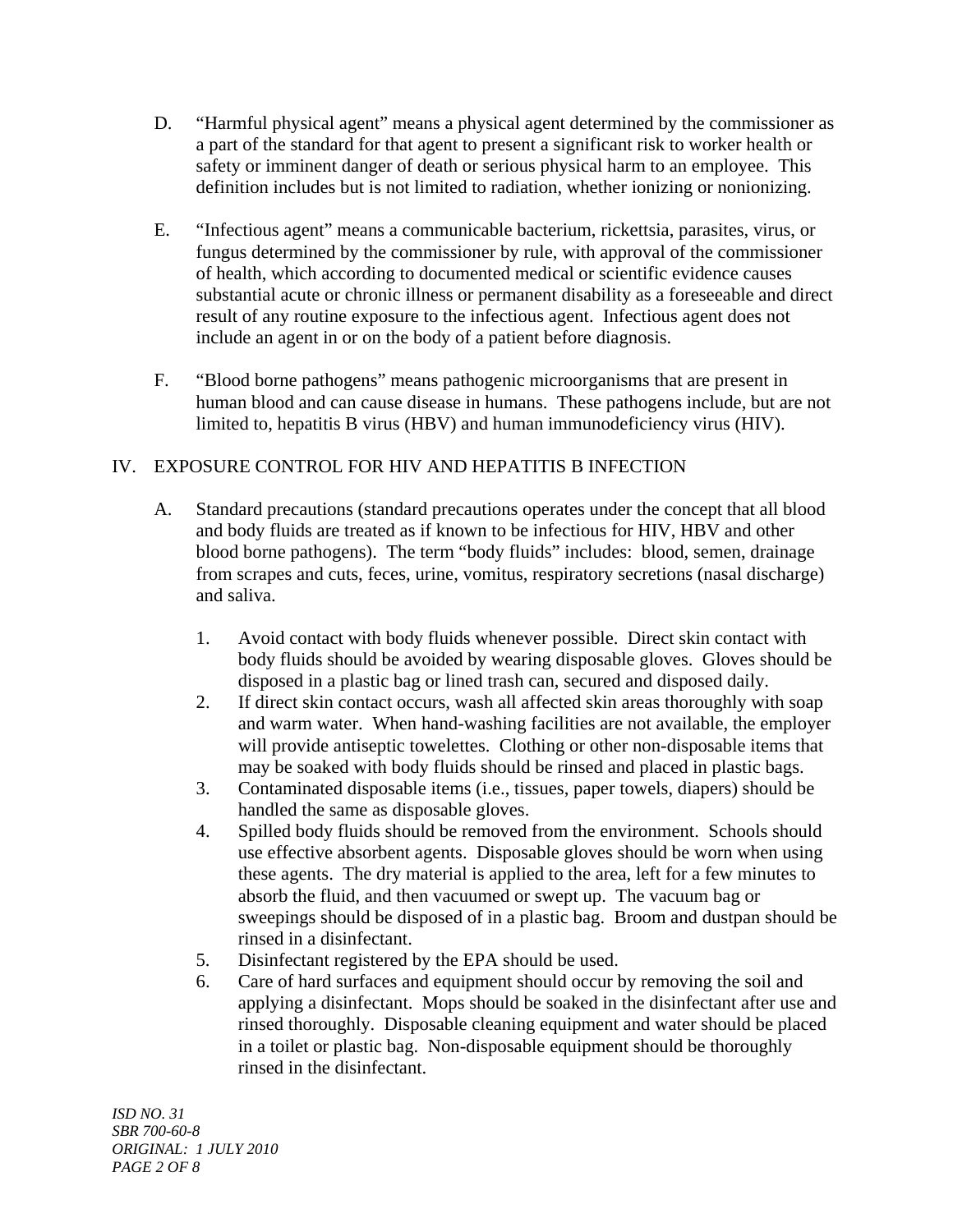- B. Personal Protective Equipment
	- 1. The employer shall provide gloves to all employees when it can be reasonably anticipated that the employee may have contact with blood or other potentially infectious materials.
	- 2. Pocket masks must be available in all health offices and sport and bus first aid boxes.
- C. Sharps Discarding Containers
	- 1. All health offices will be supplied with regulation sharps containers. All needles and skin puncture units will be placed in these containers. When the containers are full they will be taken to North Country Hospital for appropriate disposal.
- D. Hazard Communication (Signs/Labels)
	- 1. Printed signs will be posted in all health offices and custodial areas as reminders to workers to follow safe hand-washing techniques.
	- 2. "Red bags" will be available in all health offices, special education rooms, sport first aid boxes and buses for use in disposing items saturated with blood (i.e., towels, uniforms, disposable towels or dressings.)
- E. Laundry
	- 1. Laundry contaminated with blood or body fluid should be handled with gloved hands and minimum agitation.
	- 2. Laundry contaminated with blood or body fluid should be placed in "red bags" before being transported.
- F. Housekeeping (Custodial)
	- 1. The employer shall ensure that the work site is maintained in a clean and sanitary condition.
	- 2. Workers will follow guidelines as stated above under "Standard Precautions" when necessary to remove body fluids from the school environment.
- G. Procedure for Student Exposure to Blood Borne Pathogens

 This procedure will be used to direct staff in the steps necessary to take when a student has an exposure incident with blood or other potentially infected materials.

 An "exposure incident" is to be defined as: blood or other potentially infectious body fluid from another person contacting a student's mucous membrane (eyes, nose or mouth), non-intact skin (dermatitis, fresh cuts) or a puncture of the skin.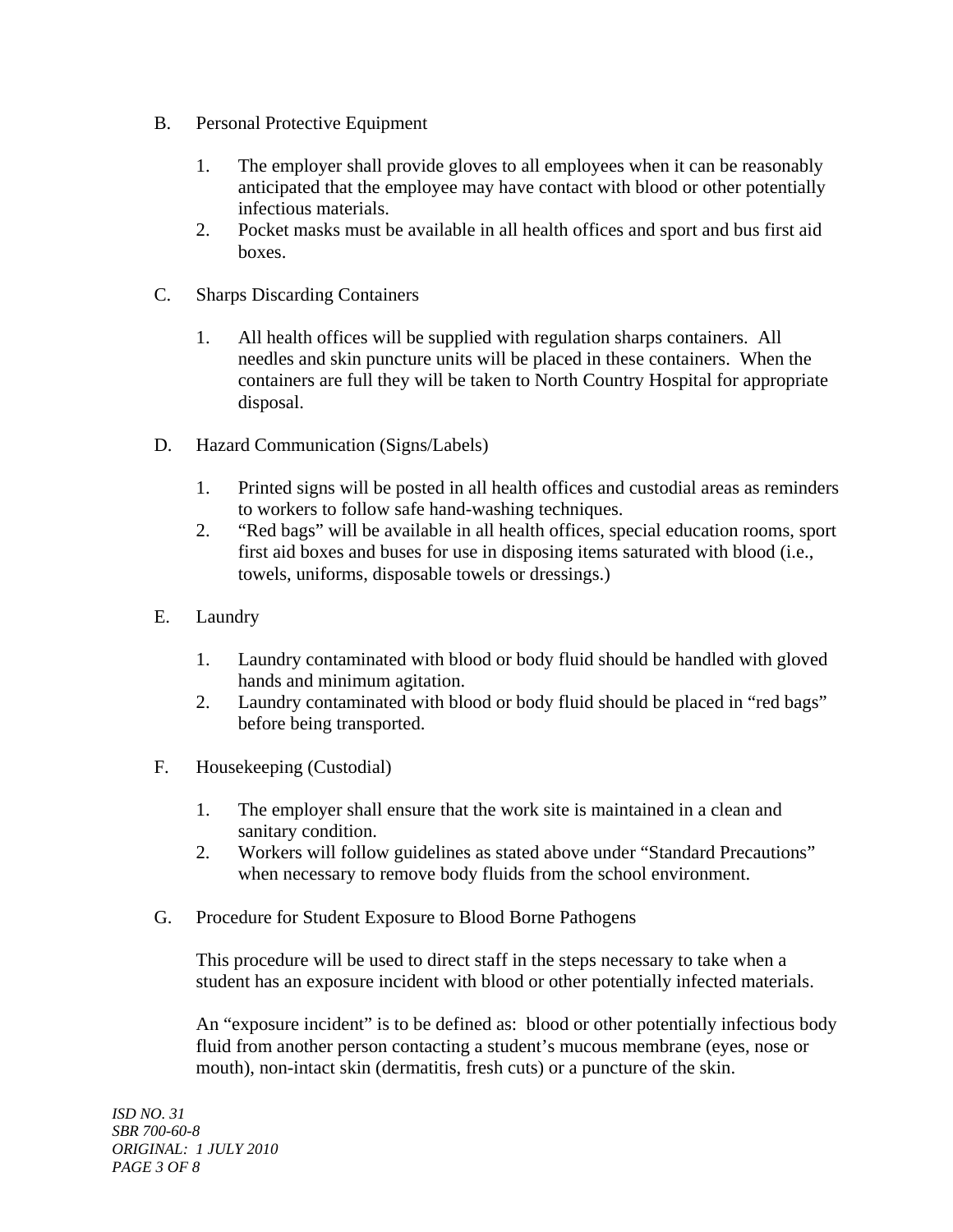The first staff responding to the student should refer them to the health paraprofessional, if one is available.

The following steps should then be taken:

- a. Thoroughly cleanse area with soap and water. Provide other first aid assistance as required including doctor referral if necessary.
- b. Call District Safety Officer or District School Nurse immediately. They will make an onsite visit, if possible, to determine if a true exposure has taken place. It is very important that parents be notified within 24 hours. If blood work is to be done, it needs to be done within 24 hours. If unable to reach Safety Officer or School Nurse, a call should be made to the parent(s).
- c. Contact parent by phone or home visit to inform that a true exposure has taken place. Recommend that they contact a physician of their choice and follow his/her discretion.
- d. Document incident and parent notification on student health card/electronic database.
- e. Follow-up parent notification with a letter stating that this is a written account of the earlier contact with them.
- f. The expense accrued in the physician assessment and other further medical expenses will be the responsibility of the parent not the school district.

# V. INFORMATION AND TRAINING

- A. The employer will provide training initially upon staff assignment and annually.
- B. A person knowledgeable in the subject mater shall be available to call if question or concerns arise.
	- 1. A copy of the regulatory text of the standard.
	- 2. General discussion of blood borne disease and their transmission.
	- 3. Explanation of the exposure control plan.
		- a. Standard Precautions
		- b. Personal Protective Equipment
		- c. Sharps Discarding
		- d. Hazard Communications
		- e. Laundry Procedures
		- f. Custodial Procedures
		- g. Hepatitis Vaccine
		- h. Response to emergencies involving blood.
		- i. Post-Exposure Evaluation/Follow-up
	- 4. There must be an opportunity for questions and answers.
- C. Requires that disciplinary action be taken if an employee does not follow standard precautions as stated.

*ISD NO. 31 SBR 700-60-8 ORIGINAL: 1 JULY 2010 PAGE 4 OF 8*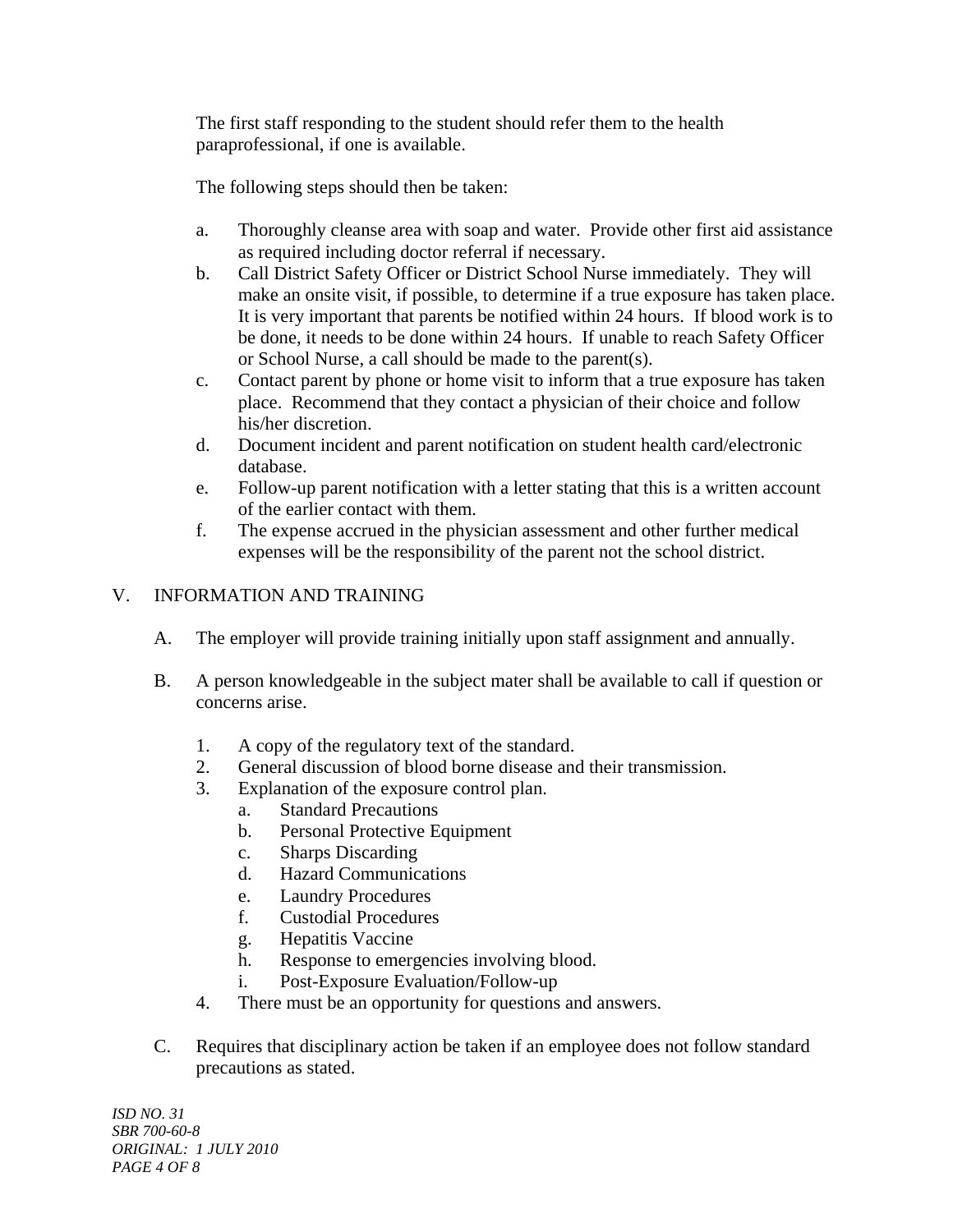## VI. PROCEDURE FOR RECORDKEEPING

- A. Confidential records will be kept by the District Safety Office for all employees with occupational exposure for the duration of employment plus 30 years.
- B. The record must include:
	- 1. Name and Social Security Number
	- 2. Vaccination Status (Dates)
	- 3. Medical Records as Results of Post Exposure
	- 4. Information Provided to Physician
- C. Information on training sessions must be maintained by the District Safety Office for three (3) years and includes:
	- 1. Dates
	- 2. Contents of Training
	- 3. Trainer Names/Qualifications
	- 4. Names and Job Titles of Persons Attending

### VII. ANNUAL PLAN REVIEW

A. Total plan will be reviewed by District Safety Office, District School Nurse and the Director of Special Education annually and changes made according to OSHA Regulations.

### VIII. RECOMMENDCATIONS SPECIFIC TO HIV INFECTION

- A. Most students/employees infected with HIV infection should be allowed to attend school/work in an unrestricted manner because of the apparent negligible risk of transmission of HIV infection in this setting. The presence of HIV infected students and employees in school does not constitute a significant threat to other students/staff. In addition, for most HIV infected persons, the benefits of their unrestricted school attendance outweigh the risk of their acquiring potentially serious infections in that setting.
- B. Some HIV infected students/employees may potentially pose more of a risk to others. Students/Employees who have medical conditions such as uncoverable, oozing skin lesions or severe bleeding disorders with the likelihood of spontaneous bleeds (such as severe thrombocytopenia) may pose an increased risk of exposing others to blood (or blood derived) fluids. Therefore, such students/employees may require a more restricted environment.

 For infected students with such medical conditions, individual judgment need be made regarding placing those students in an unrestricted school setting. The Commissioner of Health will convene an advisory committee to evaluate each of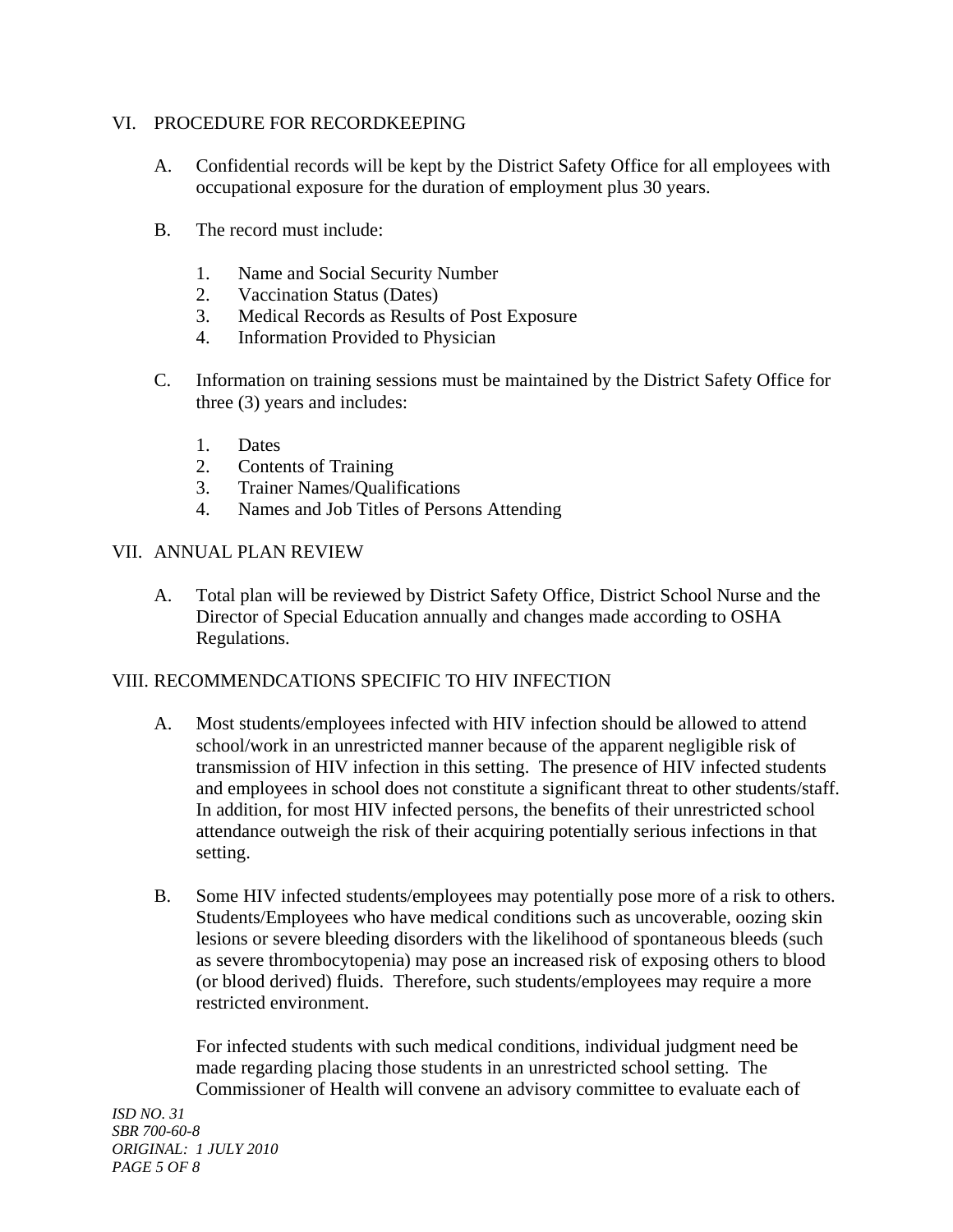these students on an ongoing basis. The committee will consist of several members and will include he State Epidemiologist (and other MDH representatives as needed), representatives from the Minnesota Department of Education, a pediatrician with expertise in infectious disease (including care of HIV infected patients), and the child's primary care physician. If this committee determines that a specific child may pose an increased risk of exposure to others, then additional discussions will be held. These discussions may include the Superintendent of Schools, the primary teacher for the student and the designated school nurse for the school in which the student is to be enrolled. The State Epidemiologist will chair the committee and will be responsible for convening the committee as necessary. The committee's recommendation to the Commissioner on each student's placement will be based on the likelihood that others may be exposed to blood from that child. The committee will weigh the risk and benefits to both the HIV infected student and to others. The committee will re-evaluate students periodically as deemed necessary by the State Epidemiologist.

C. HIV infected students/employees may experience immunodeficiency. Immunosuppressed persons are at increased risk of developing severe complications from infections such as chicken pox, cytomegalovirus, tuberculosis, herpes simples and measles. Students/Employees may have a greater risk of encountering these infectious agents in school than at home. Thus, assessment of the risk to the immunosuppressed student/employee of attending school in an unrestricted setting is best made by the student's physician who is aware of his/her immune status.

 Persons involved in the care and education of HIV infected students/employees should respect their right to privacy and private records should be maintained as specified by state and federal laws.

 Based on available data, mandatory screening of students as a condition for school entry is not warranted.

 Effective "First Response" procedures to a student/employee with HIV infection will include:

- 1. Appropriate administrative staff will confer with employee, parent/guardian and student (if appropriate) to determine which staff members should be informed and written consent obtained. Data Privacy (M.S. 13.32) issues will be reviewed with designated persons at the time of disclosure. Documentation should be made that data privacy rights were reinforced.
- 2. Obtain written consent from the employee, parent/guardian to request pertinent medical information regarding the student's/employee's HIV infection to specified persons in the school district. Also, written employee/parental consent for the school to release information to health care provider.

*ISD NO. 31 SBR 700-60-8 ORIGINAL: 1 JULY 2010 PAGE 6 OF 8*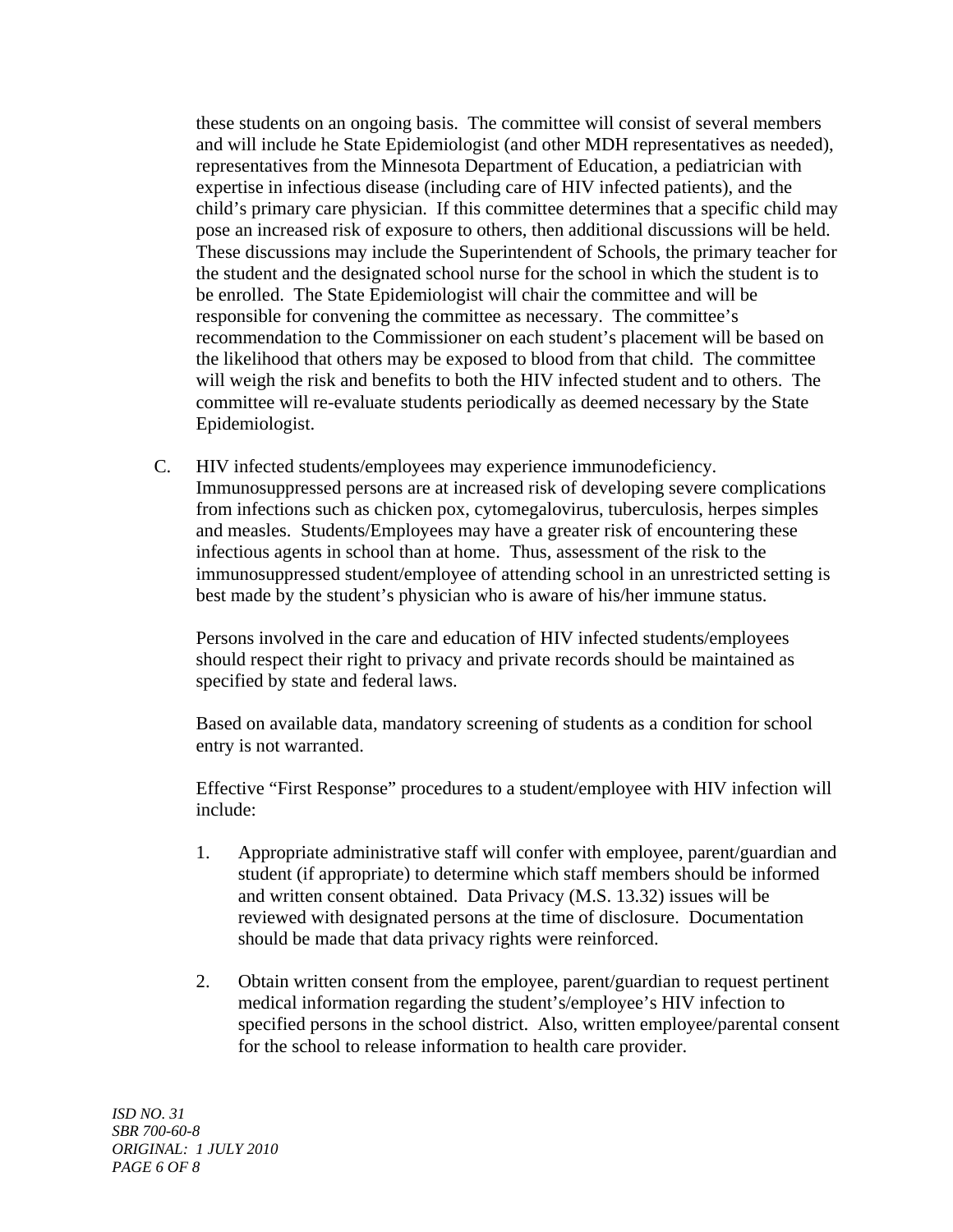- 3. Meet as needed or legally appropriate with above employee or family/student to:
	- a. Discuss continuance of education/work programs and the need to build a support system for the student/employee.
	- b. Discuss the need for staff inservice.
	- c. Discuss the need to inservice other students/employees.
	- d. Discuss need for the Community AIDS Task Force involvement in providing community awareness.
	- e. Discuss need to respond to the media.
	- f. Discuss the need to request assistance from the State First Response Team (Minnesota Department of Health AIDS Advisory Committee).
- D. Develop HIV infection (AIDS) education information that is age-appropriate.
- E. Inservice all appropriate staff.

# IX. RECOMMEDATION SPECIFIC TO HEPATITIS B

- A. Identify employee groups at high risk (OSHA standards identification of workers with exposure to blood and other potentially infectious materials).
	- 1. Health care personnel (i.e., health paraprofessional, school nurse, health care/instructional paraprofessional).
	- 2. Teachers and instructional paraprofessionals working with students identified as having special needs (i.e., such as toileting, suctioning, dressing change, tubefeeding or other procedures involving body fluids).
- B. Procedures for Post-Exposure Evaluation and Follow-Up
	- 1. Employees who have had an exposure incident will report such incidents to the District School Nurse, building administrator and District Safety Officer.
	- 2. Follow-up of this incident must be offered, at no cost to the employee, a confidential medical evaluation documenting the circumstances of exposure, identifying and testing the source individual if feasible, testing the exposed employee's blood if he/she consents, post-exposure prophylaxis, counseling and evaluating of reported illnesses.
	- 3. Health care professionals must be provided specific information to facilitate the evaluation and their written opinion on the need for Hepatitis B vaccination following the exposure.
	- 4. All diagnoses must remain confidential.
- C. Procedure for Hepatitis B Vaccination
	- 1. Hepatitis B vaccination shall be made available to all employees identified in A above; within ten (10) working days of assignment:

*ISD NO. 31 SBR 700-60-8 ORIGINAL: 1 JULY 2010 PAGE 7 OF 8*